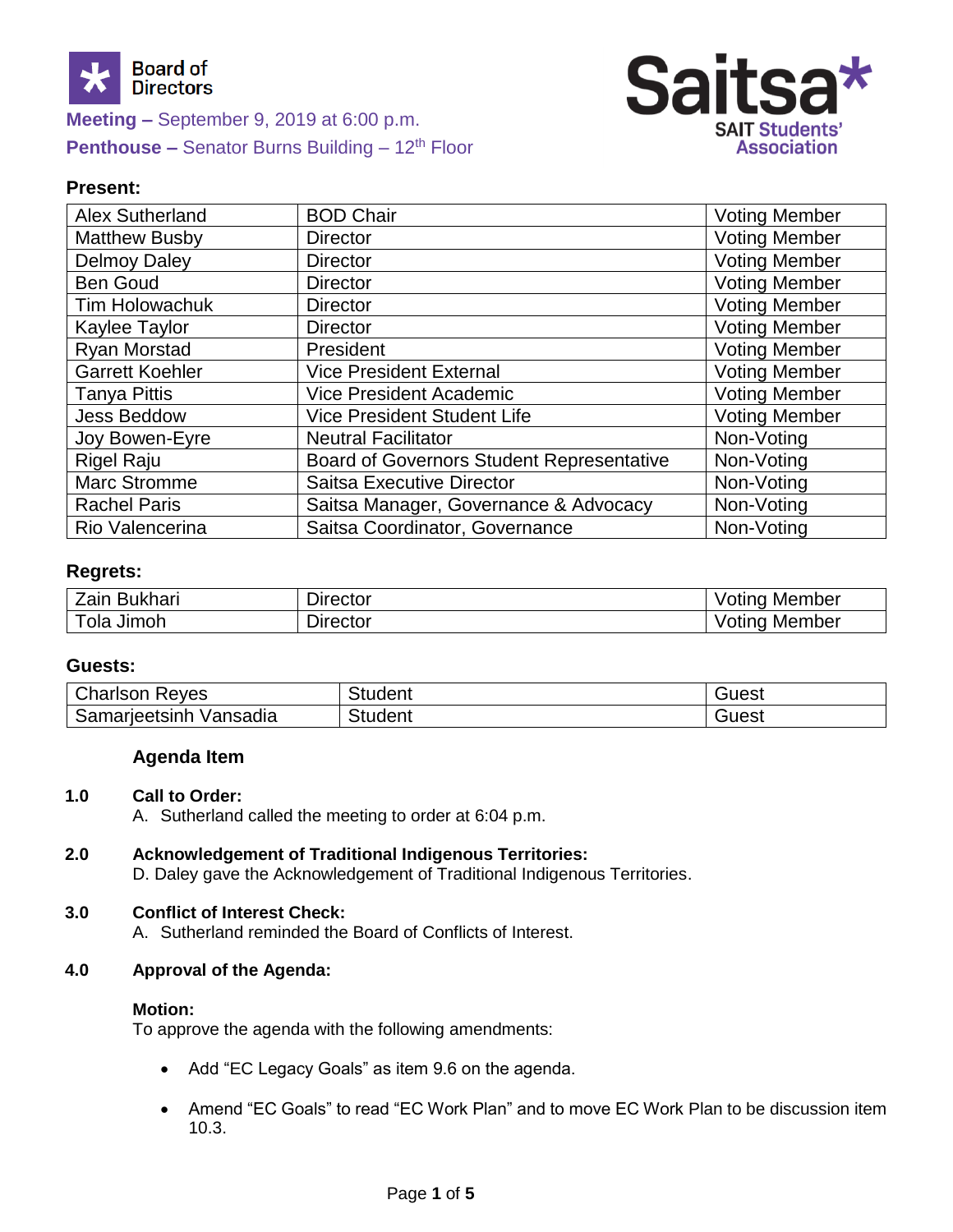

**Meeting –** September 9, 2019 at 6:00 p.m. **Penthouse –** Senator Burns Building – 12<sup>th</sup> Floor

- Sa **SAIT Students' Association**
- Move "ED Goals" to be discussion item 10.4.

**A. Sutherland/G. Koehler 9-1-0 Motion Carried**

## **5.0 Address of the Chair**

A. Sutherland gave an Address of the Chair and announced B. Callaghan's resignation. The Board thanked B. Callaghan for her service as Chair,and congratulated her on her new position as Saitsa's Volunteer Coordinator.

## **6.0 Adoption of Minutes:**

# **6.1 Regular Meeting of the Board from July 8th, 2019 Motion:**

To approve the minutes of the Regular meeting of the Board on July  $8<sup>th</sup>$ , 2019

**G. Koehler/R. Morstad 5-0-5 Motion Carried**

# **7.0 Individual Reports:**

**7.1 President** Report as submitted.

**7.2 VP Academic** Report as submitted.

## **7.3 VP External**

Report as submitted.

Questions were raised regarding the report and recommendations from the *Blue Ribbon Panel on Alberta's Finances* (aka MacKinnon Panel). G.Koehler was asked to explain the impact the report may have on Saitsa and SAIT students, and was also asked to speak to the status of Bill 19.

G. Koehler indicated that Saitsa should continue their efforts and commitment to advocating on SAIT students' behalf to ensure quality and affordable post-secondary education. G. Koehler indicated that if changes to Bill 19 occur, further direction from the Board would be required.

# **7.4 VP Student Life**

Report as submitted.

# **8.0 Committee Reports:**

**8.1 Finance Committee**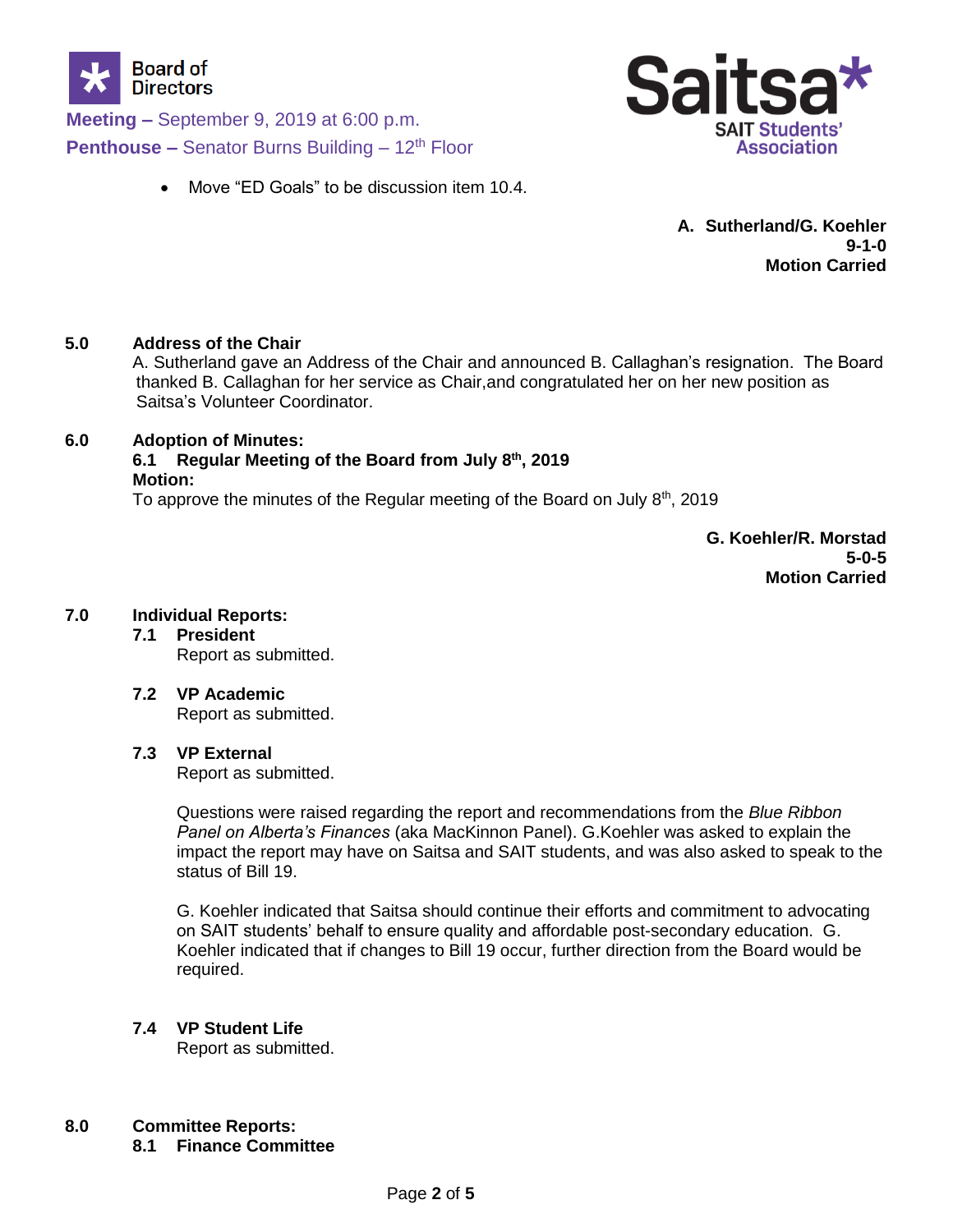

**Meeting –** September 9, 2019 at 6:00 p.m.

## **Penthouse –** Senator Burns Building – 12<sup>th</sup> Floor

Sal **SAIT Students' Association** 

K. Taylor reported that the committee has not met since their last meeting. There is no set date for their next meeting.

### **8.2 Governance Committee**

R. Morstad reported that the Governance committee cannot meet due to failure to achieve quorum.

### **8.3 Nominations Committee**

M. Busby reported that the committee has not met. M. Busby requested that the members of the Committee stay after the meeting to plan their next meeting.

## **8.4 Ad-Hoc Advocacy Committee**

Report as submitted.

## **9.0 Business Items:**

### **9.1 Saitsa Awards Updates**

R. Paris presented the briefing and updated awards Policies and Procedures, explaining the reasons regarding the update to Saitsa awards.

### **Motion:**

To approve the changes to the Saitsa Awards as presented.

**G. Koehler/K. Taylor 9-0-1 Motion Carried**

### **9.2 Executive Council Meeting Terms of Reference**

R. Morstad presented the Executive Committee Terms of Reference, and explained the reasons for implementing Terms of Reference for the Executive Council.

### **Motion:**

To approve the Terms of Reference as Presented.

**G. Koehler/J. Beddow 9-0-1 Motion Carried**

### **9.3 Neutral Facilitator Review**

R. Paris distributed the Neutral Facilitator Review survey for the Board to complete. The results will be compiled by R. Valencerina and distributed to the Board and J. Bowen-Eyre at the next regular meeting of the Board of Directors.

### **9.4 EC Legacy Goals**

R. Morstad gave a presentation regarding Executive Council Legacy Goals. Legacy Goals are priority ongoing goals the Executive Council will work on. As Saitsa's governance has a natural high-turnover rate, the importance of Legacy Goals was stressed as a critical success factor to ensure Saitsa's leadership is as effective as possible from year-to-year. Legacy Goals are intended to be longer-term goals that each year's Executive team can continue to advocate and make progress on, thus eventually resulting in significant and positive changes and impacts.

### **Motion:**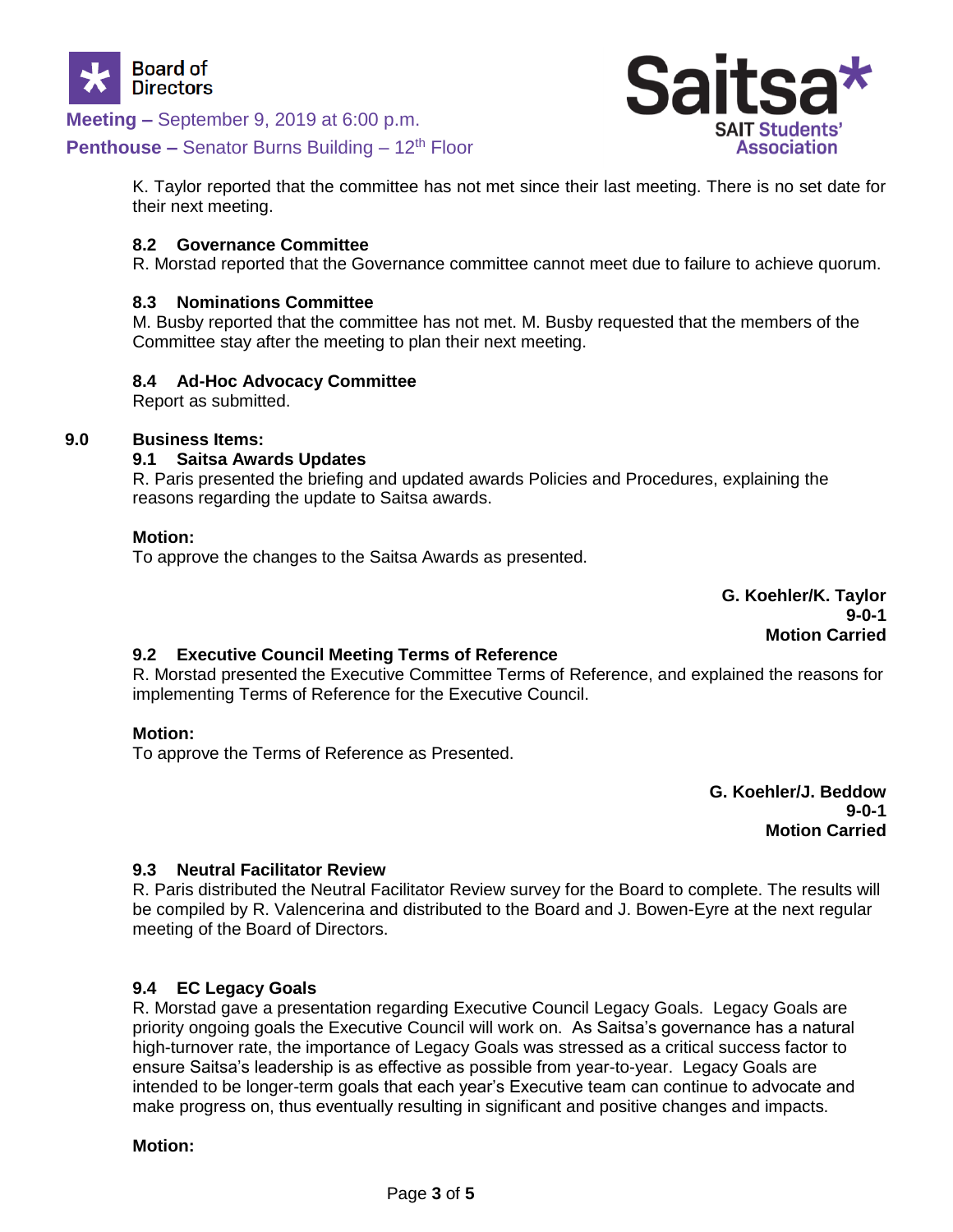

**Meeting –** September 9, 2019 at 6:00 p.m.

**Penthouse –** Senator Burns Building – 12<sup>th</sup> Floor



BE IT RESOLVED that the Saitsa Board of Directors have seen and endorse the Executive Council Legacy Goals Document.

> **R. Morstad/G. Koehler 9-1-0 Motion Carried**

## **9.5 Executive Council Work Plan**

R. Morstad, G. Koehler, T. Pittis, and J. Beddow presented their work plans to the Board of Directors, and explained their reasons for the development of their work plan.

## **9.6 Executive Director Goals**

M. Stromme presented his goals and provided context and the anticipated impact the achievement of these goals will have on Saitsa

## **10.0 Information**/**Discussion:**

### **10.1 Board Elections**

R. Paris reminded the Board of the upcoming Board of Directors elections. Members are encouraged to inspire students to run for the Board of Directors.

### **10.2 Upcoming Saitsa Events**

R. Paris presented upcoming events at Saitsa.

### **10.3 ED Report**

M. Stromme presented his report to the Board.

### **10.4 In-Camera**

**Motion:**

To move In-Camera with M. Stromme, R. Paris, and J. Bowen-Eyre.

**G. Koehler/M. Busby 10-0-0 Motion Carried**

R. Valencerina left the meeting at 8:30 p.m.

R. Paris and M. Stromme were excused from the meeting at 8:50 p.m.

R. Morstad, T. Pittis, G. Koehler, and J. Beddow were excused from the meeting at 8:58 p.m.

## **11.0 Questions/Adjournment:**

**Motion:**

To move Out-of-Camera at 9:17 p.m.